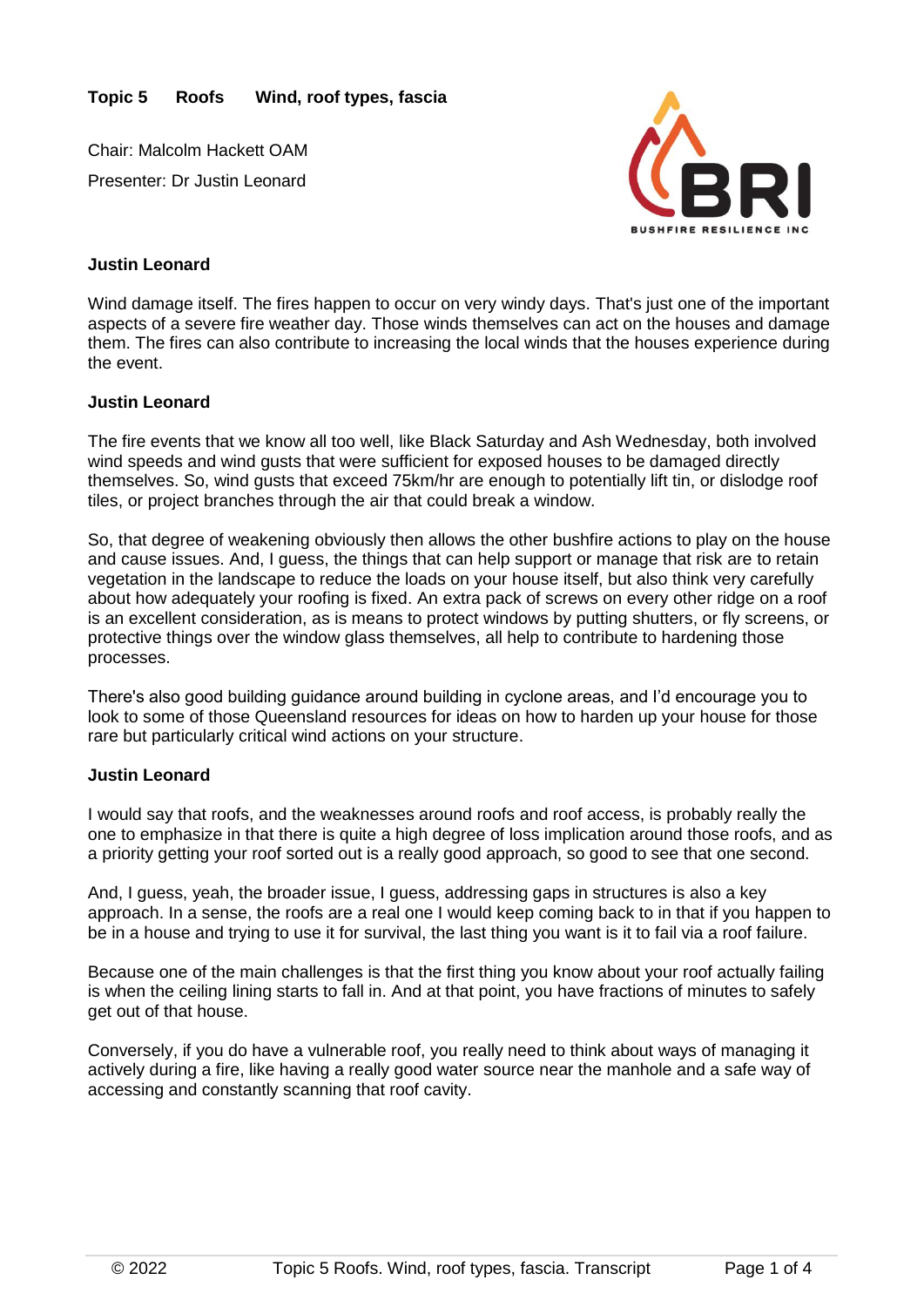# **Chair**

I know from my experience with my neighbours that many who had corrugated iron roofs and sarking still found embers had managed to get in. Perhaps the tin distorts or they were never particularly well sealed in the first place. But I presume tin roofs have their own challenges.

## **Justin Leonard**

So tin obviously doesn't have any issues within the roof sheet itself, or even with the roof sheets that overlap over multiple ribs the way they lay across. So that tends to stay quite settled and a well put together roof. That's too fine a gap and too much of a torturous path to get between the roof sheets. But every roof sheet has an end, either at the ridge line of a house or at the gutter line of the edge of the roof, and that's where you have significant potential ember entry. And now fortunately for a steel roof, those areas can be readily addressed by putting ember screening systems either along the ridge capping and along the gutter line. That addresses that ember ingress process and it's more of a "leave your roof sheets in place but retrofit things to that roof" rather than have a really more significant dilemma of a tiled roof, where not only at the edges are a problem but between each tile is also an ember entry problem.

### **Chair**

This person has sealed the gap above the fascia and below the roof with a custom cut flashing with a corrugated profile which seats underneath the corrugated roofing and sealed with fire resistant caulking. But now they're worried about the roof space not having adequate ventilation. Do roof spaces need to be ventilated? And if so, how do you balance that roof space ventilation requirement with the need to seal for ember proofing?

### **Justin Leonard**

Yes, very much a significant issue and an issue that seems to be coming up as we move to tighter and tighter and more sealed and energy efficient houses. How does the moisture play out and where does it go? So, I'd say with any a good caveat in any aspect of making a building cavity more tight or screening over vents, you are actually masking or limiting airflow to some extent. And that's where getting building advice around either adding additional vents that are also screened, or putting alternative means to make sure that those cavities are aspirated, but in an ember proof way, is an important consideration. But, unfortunately, I'm a bushfire expert and not a comprehensive building expert so I would certainly defer to builders and local building expertise to try to anticipate those moisture build up questions and issues, if they're appropriate.

#### **Chair**

You highlighted last week the risk of roof tiles allowing embers to enter the roof structure, and we've got a question are there any options to modify an existing tiled roof, or do you need to replace it to give greater protection? In particular what about a fire-resistant lining under the tiles, like Firefly or something similar to that?

#### **Justin Leonard**

That's an excellent suggestion for a way forward and does really go straight to the point that a tiled roof needs quite a dramatic intervention to resolve the problem. And the problem is fundamentally because the tiles don't seal against each other, and the entire roof itself has almost a universal ember access problem. The second part of that problem is that the battens that the tiles are sitting on, and secured to, are timber. And, in most cases, the trusses that those tile battens are screwed to, or nailed to, are timber also. And the sarking, if it's ever fitted, is usually fitted over the framing, the A Framing under the tile battens, only because that is actually the only practical way a tile roofing contractor can navigate and walk over the roof without damaging the sarking.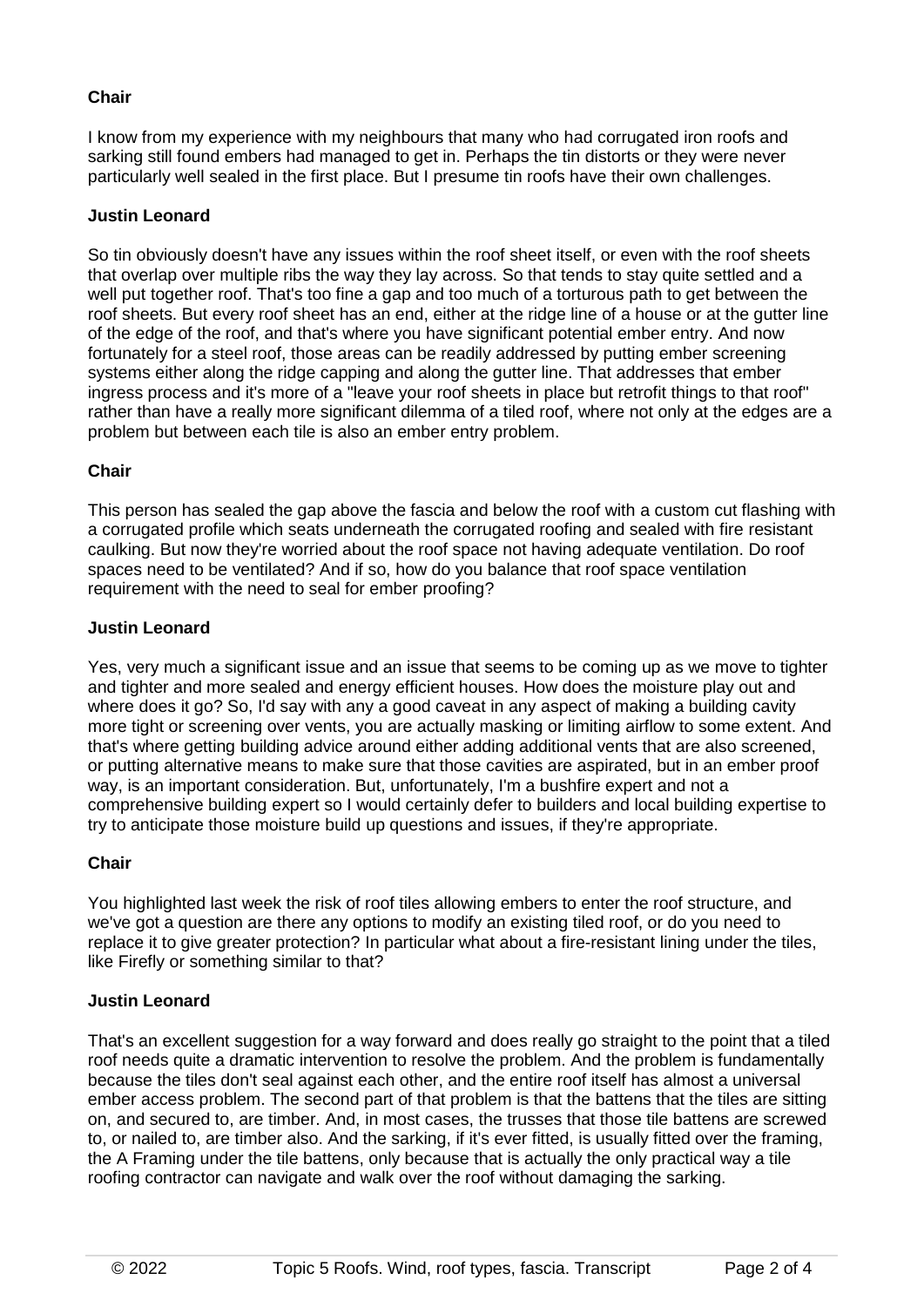So, given that that is the combination of problems, using a Firefly sarking would be an excellent way forward, but it must be used in combination with metal tile battens. So, you put the Firefly sarking over the A Frame, screw that down and secure it down with metal tile battens, and then put your tiles back on, and you can have a fairly bushfire tolerant tile roof.

# **Chair**

Can you describe that Firefly sarking?

# **Justin Leonard**

It's a combination of foil coatings, and ceramic and glass fiber, but it's essentially a non combustible fire resistant sarking type material, but the important aspect of it is that it's fire resisting. So, if you ever want to determine whether your sarking is adequate or not, string it out, clamp it to a couple of saw horses, put a big pile of leaves in the middle of it, and burn that pile of leaves on the sarking. And if it doesn't burn through the sarking, then you've got the right stuff.

## **Chair**

This person has a terracotta roof with sarking underneath, and they see lots of light and possible ember entry points when they're up in the roof area, and they're interested in suggestions to minimize the risk of ember entry.

# **Justin Leonard**

So their intuition about recognizing that as a major ember egress problem is right, and that's seeing light streaming through into your roof space is one really clear and obvious thing. Roofs that are sarked or even quite completely sarked with conventional sarking that you can't see right through is also just as big a problem if they're under traditional terracotta tiles or traditional tiled roofs. The problem with tiles are they're not tight fitting enough to prevent the embers from getting into your roof space. And what you'll notice with those tiled roofs is when you get up inside them, there'll be a certain amount of leaf debris or fine debris already building up over the years. And that's another indicator that the embers will come in through those same paths and ignite those things.

The debris sits on top of sarking as well, so it can be a problem that's hidden from view even if you get up into your roof space, and you only really find out how bad your problem is when you start to lift or repair your roof tiles and see how much debris is actually sitting on top of your sarking. And what you'll also notice is that the tile battens that your tiles are tied down to, or are sitting on, is actually over the top of your sarking, so you've actually got combustible timber battens on top of sarking. The sarking isn't a flame barrier. So, it's actually a really major problem that to move from that to an ember proof scenario or a roof that isn't going to burn due to embers in a fire is a major retrofitting process involving a lot of roofing components.

## **Chair**

With terracotta tile roofs, what preventative measures are recommended, firstly in the lead up to the Summer Bushfire Season, and secondly in the scenario of an approaching bushfire?

# **Justin Leonard**

A terracotta roof presents a particular problem in that they just inherently aren't ember tight. The ridgelines certainly are, if they're well pointed and covered, but the tiles simply don't sit tightly enough over each other to prevent long term leaf, debris and build up under the tiles, and also allow embers through those same gaps. So, you pretty much don't have an easy fix. Watering the roof down doesn't fix it. There isn't much you can do short of removal of the tiles and significant remediation of what's under those tiles, like putting up a special fire resisting sarking over your